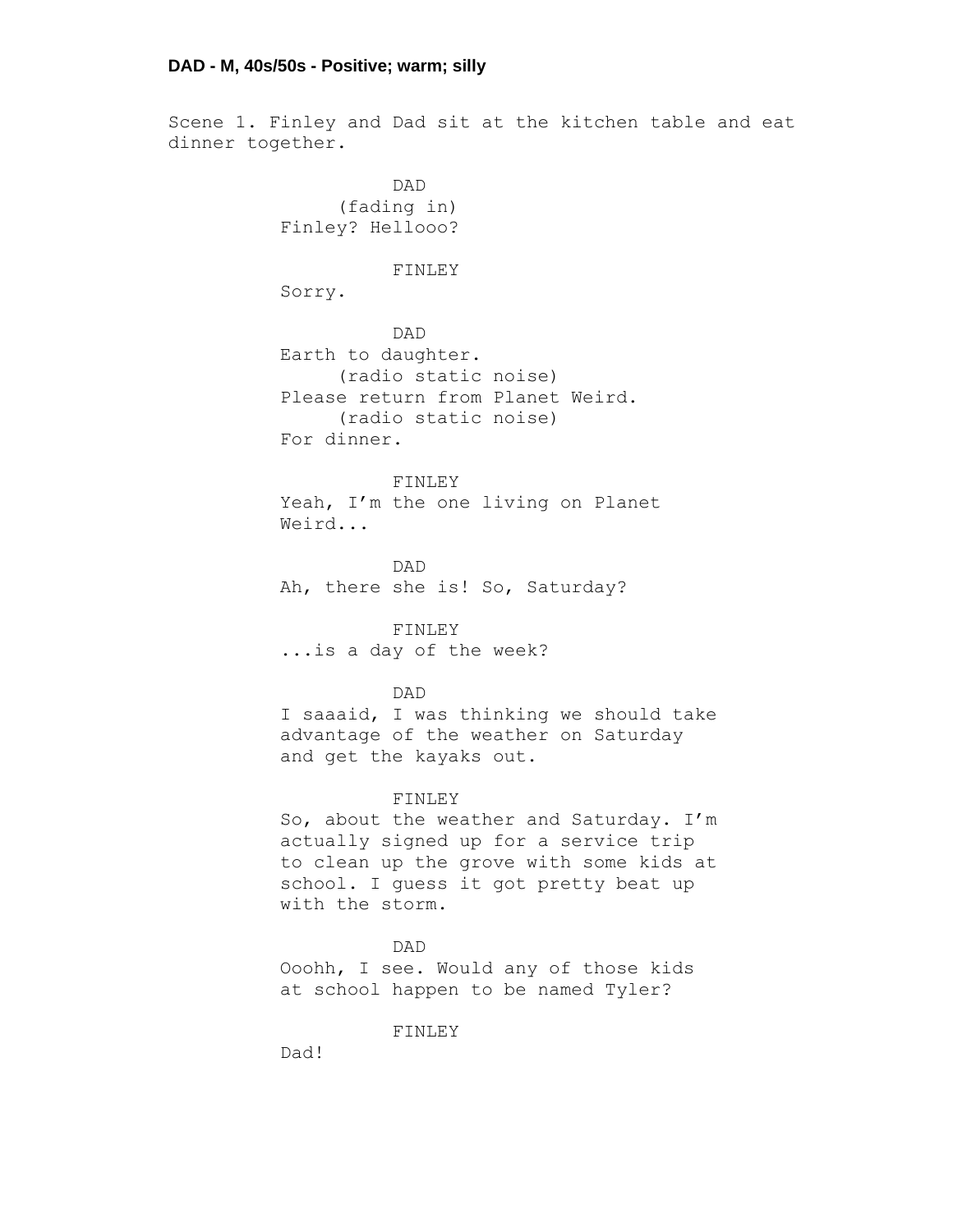DAD I'm just asking! I have to get all "dad" about something, don't I?

# FINLEY

I think you covered that with that scholarship you're always bugging me to apply for. Which, by the way, these service hours will count toward.

# DAD

I'm happy to hear it. Just be safe, OK? It may be good kayaking weather, but there's a lot of debris from the winds.

#### FINLEY

Like, big sticks? So scary. Good thing I don't have a tripping problem.

# DAD

(trying to sound hip) You're tripping if you think it's not a problem! Giiirl! (sigh) OK, just be careful so I never have to do that again.

### FINLEY

(laughs) Yep. Planet Weird is definitely your home, Dad. Sorry I won't be around Saturday.

# DAD

We'll try kayaking next weekend. Assuming you can set aside some time for your old man.

# FINLEY

Oh, stop. You know I love hanging out with you. And...it's only going to get worse, you know. I won't even bring up the "c" word. Don't want you getting all misty-eyed.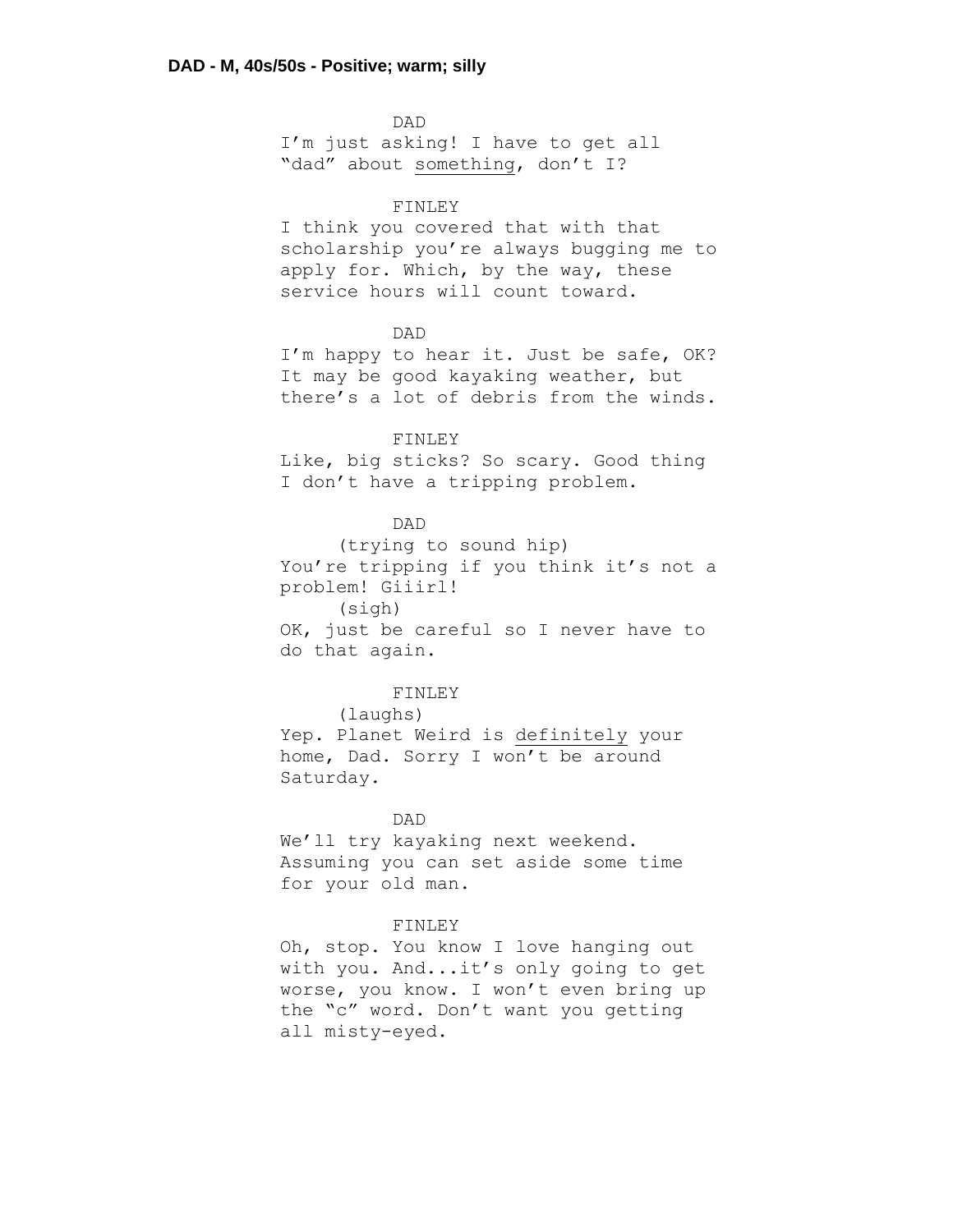DAD Nonsense. I look forward to the opportunities you'll have to continue your education. The only "c" word I want to talk about right now is cookies. Want me to whip some up?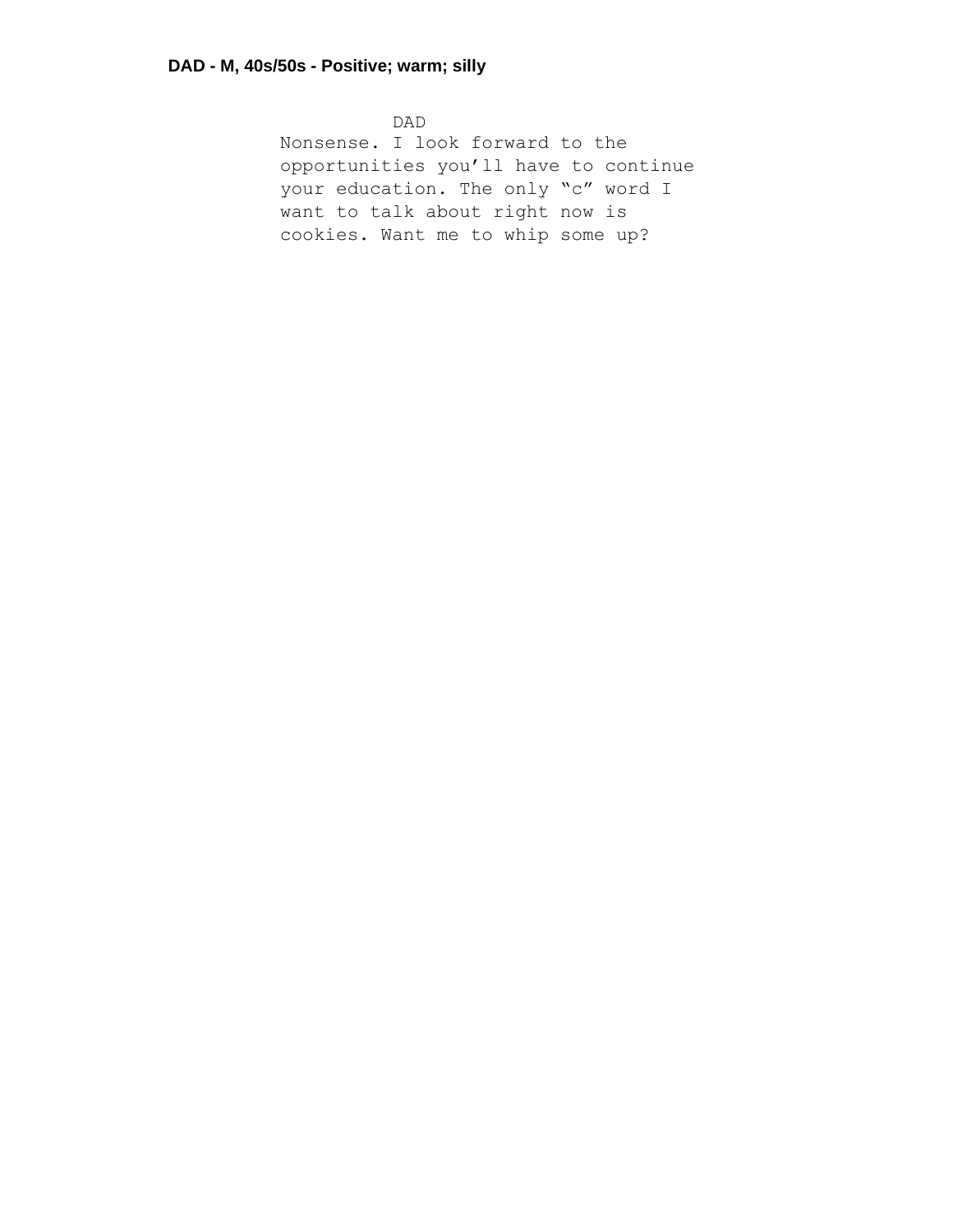# **DAD - M, 40s/50s - Positive; warm; silly**

Scene 2. Fin's room. Dad enters.

DAD What's wrong?

FINLEY What? Nothing's wrong.

# DAD

Lies.

# FINLEY

I'm fine.

# DAD

Lest you think your old man is completely out of touch, I refer you to this piece of wisdom: no one who is fine ever says they are fine.

FINLEY Perhaps I'm the first.

DAD Eyeroll emoji.

# FINLEY

Ugh. How did you know something was wrong?

### DAD

I haven't seen you eat dinner in your room alone since the latest season of Stranger Things hit Netflix. And also the locked door. And also your recent admission that something's wrong. All major clues.

# FINLEY

It's...I'm just...so you know that philosophy project we talked about?

DAD Wherein my super daughter is a literal superhero?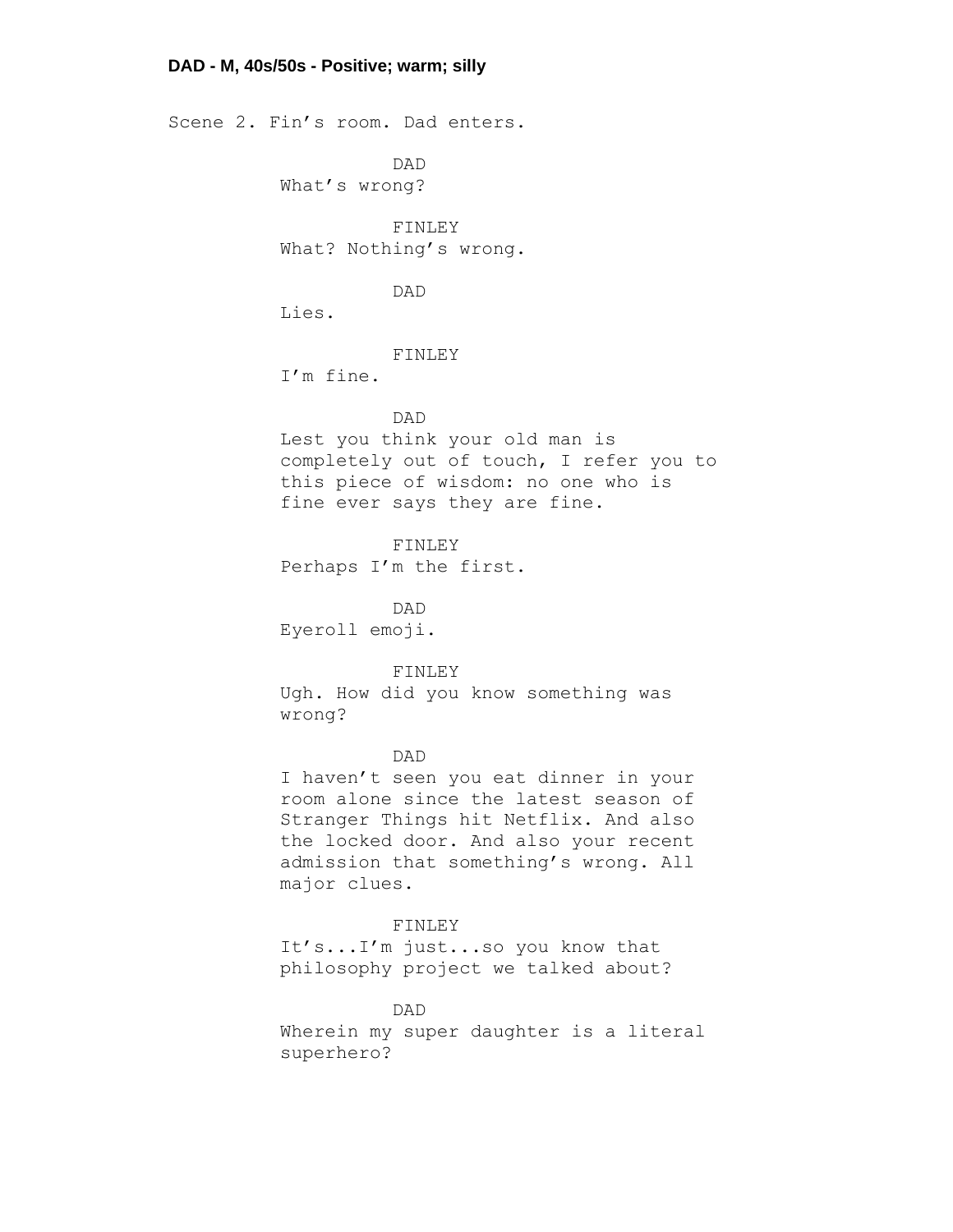FINLEY Yeah. What would you say a hero should do if they can't stop a villain?

DAD

You mean like if the villain were too powerful to defeat?

# FINLEY

No. Like if the villain couldn't be arrested or put in prison.

# DAD

Ah. An influential villain who has the law in their pocket? Or maybe one who could just break out of prison with their superpowers.

#### FINLEY

Yeah.

### DAD

That's a tough one. Some of the comics have super prisons that can hold even the most powerful villains.

#### FINLEY

Sounds like a cop out.

# DAD

Some heroes end up killing villains they can't otherwise stop. You've got characters like the Punisher. Or Wolverine. Or even Superman in that one bad movie. But I would argue that they're not really heroes.

# FINLEY

Because they killed someone?

# DAD

Because that's their response when the question is a hard one. Instead of trying to solve it, they just kill. I know action movies might not make it look that way, but taking a life isn't something people just get over.